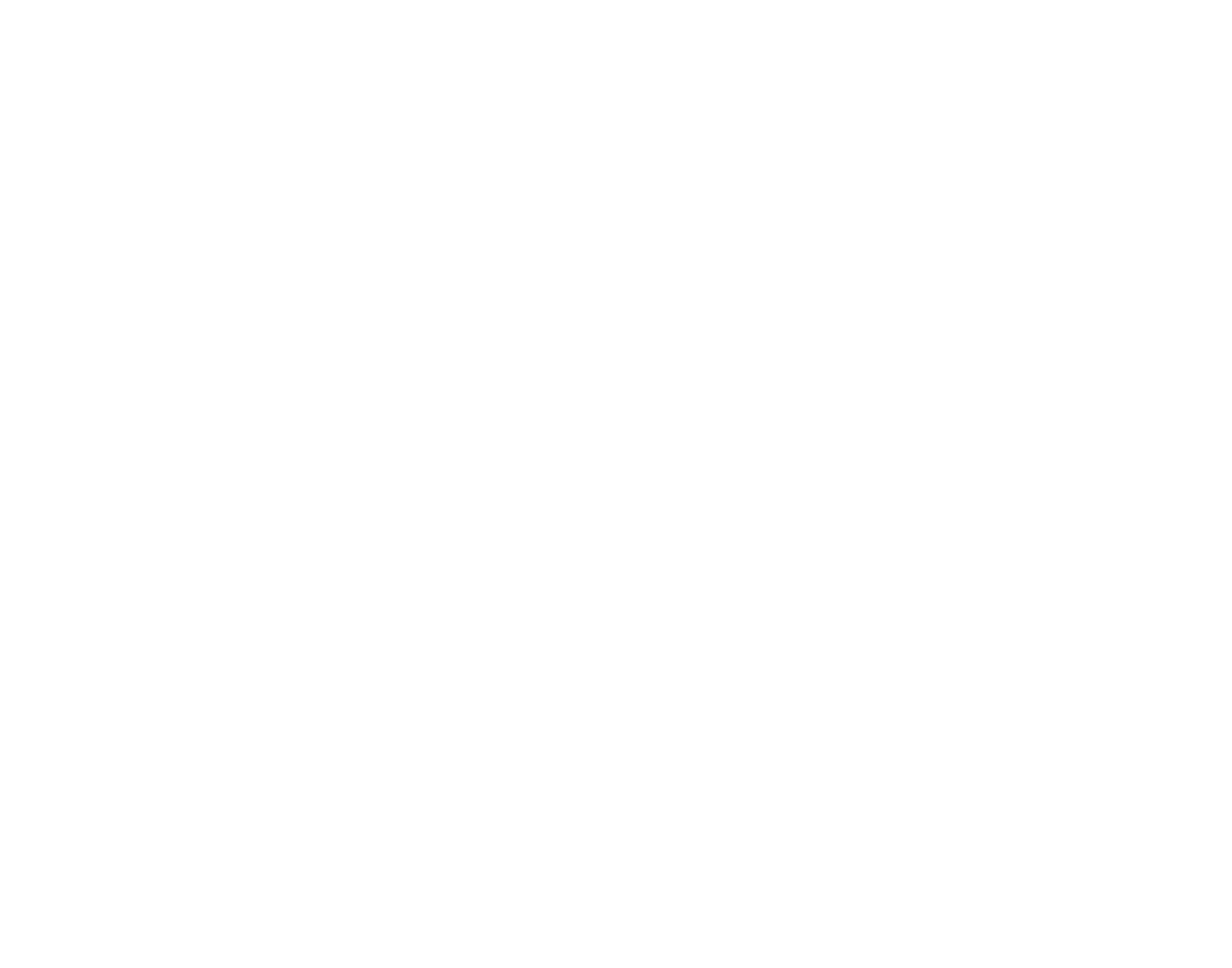

It's easy to see animals in the zoo. But if you look around in the city, animals are everywhere!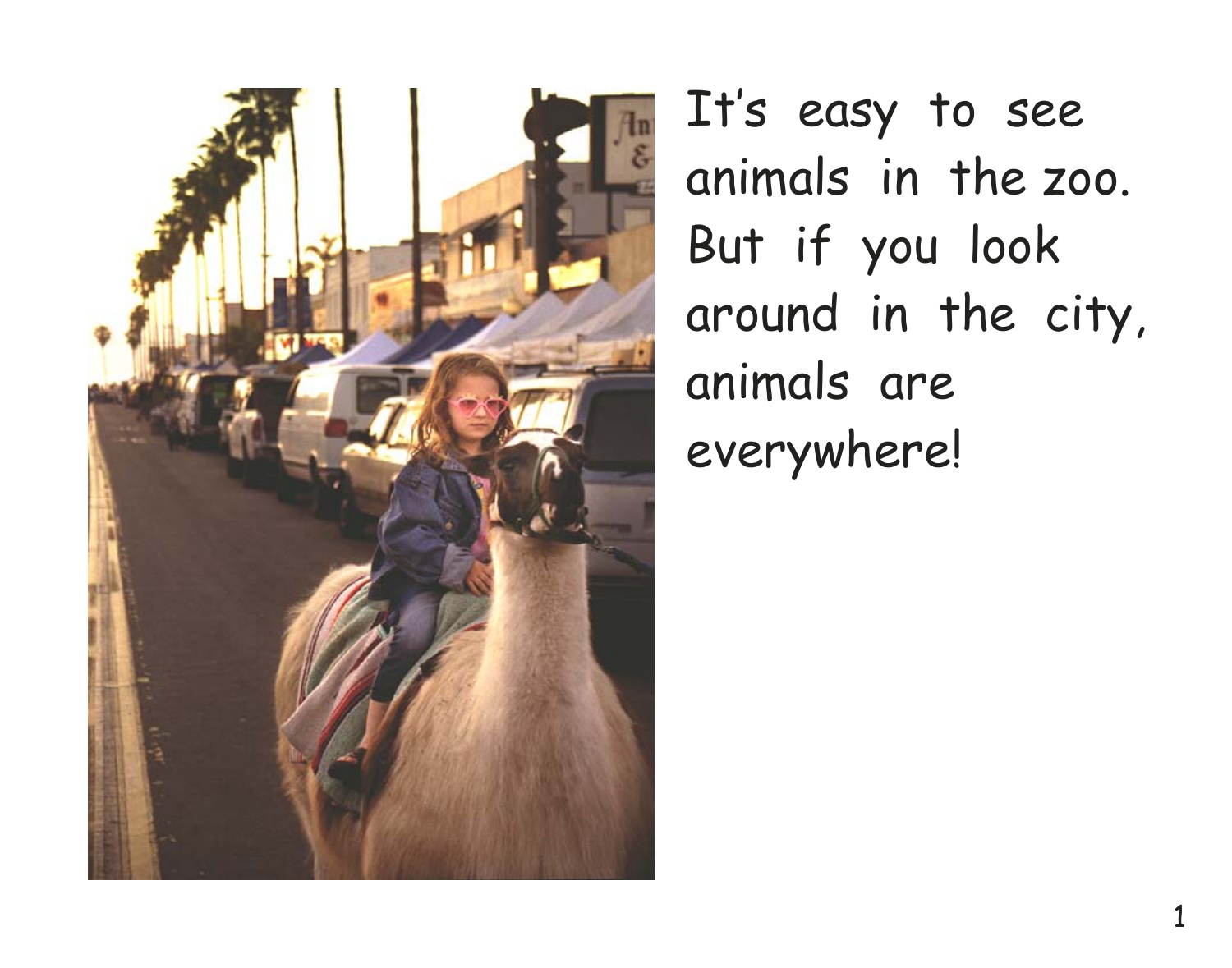

Pigeons are everywhere in the city, picking up food on the streets.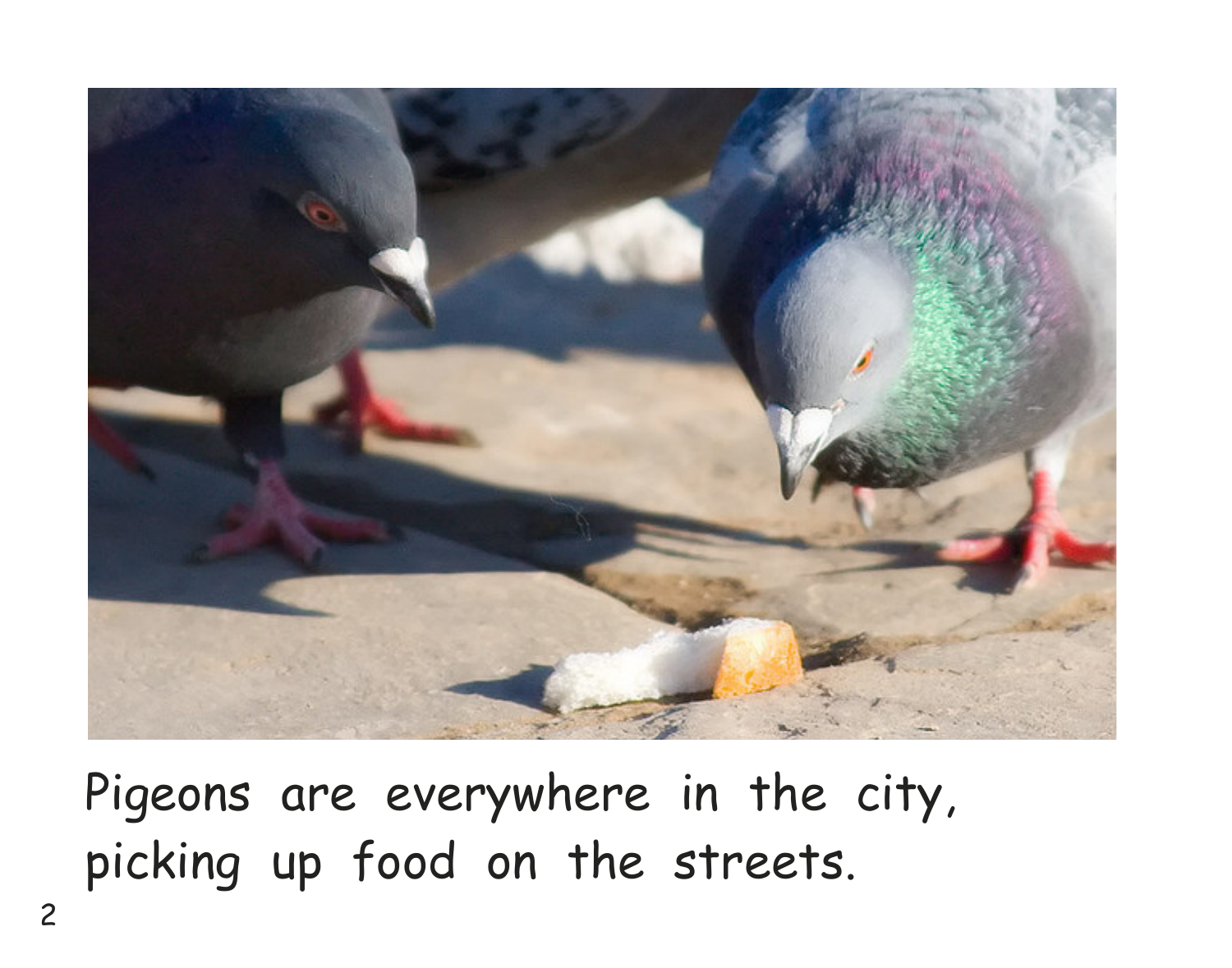

Raccoons live in the city too. Sometimes they look for food in the trash.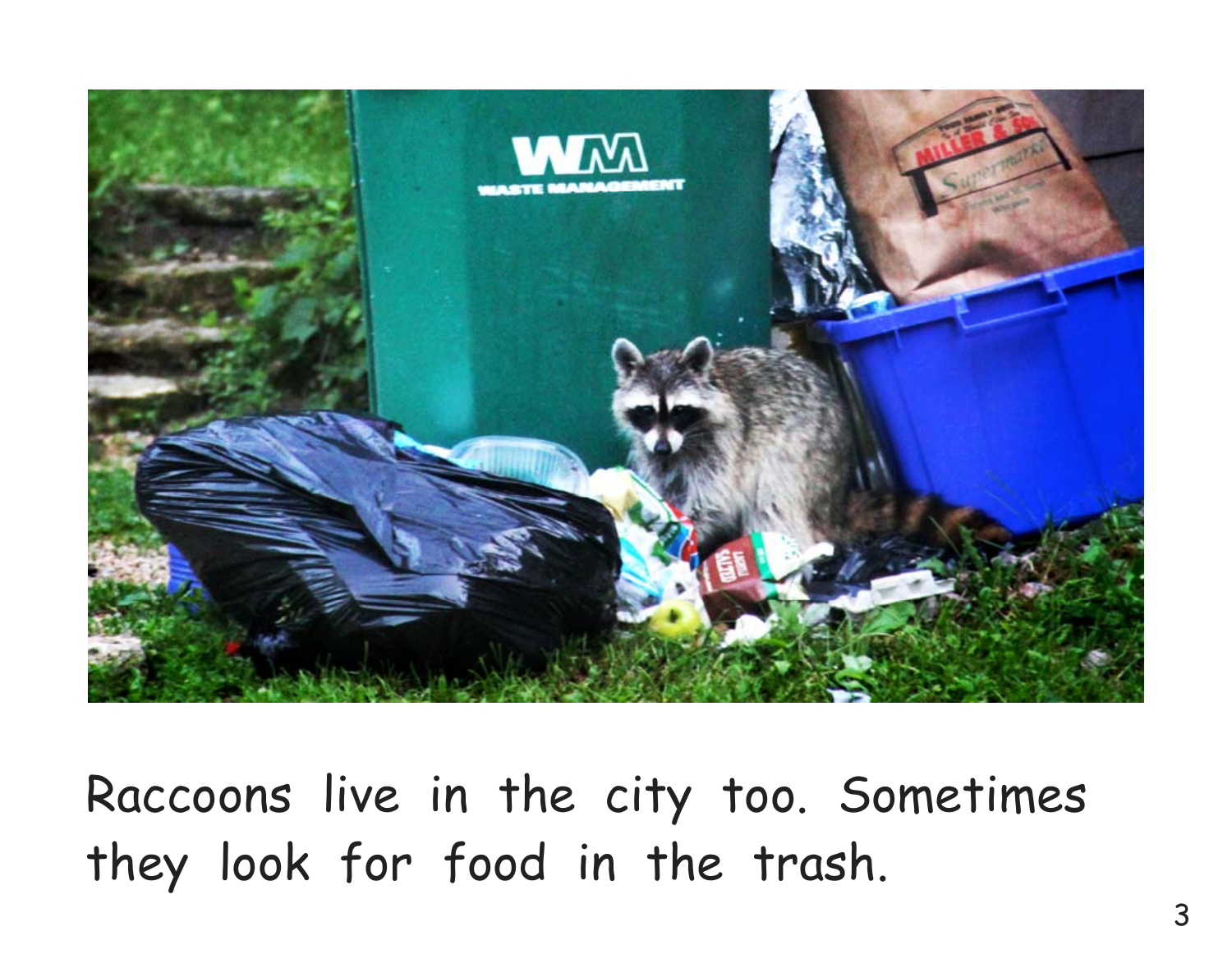

This moose walked all the way from the forest into someone's front yard !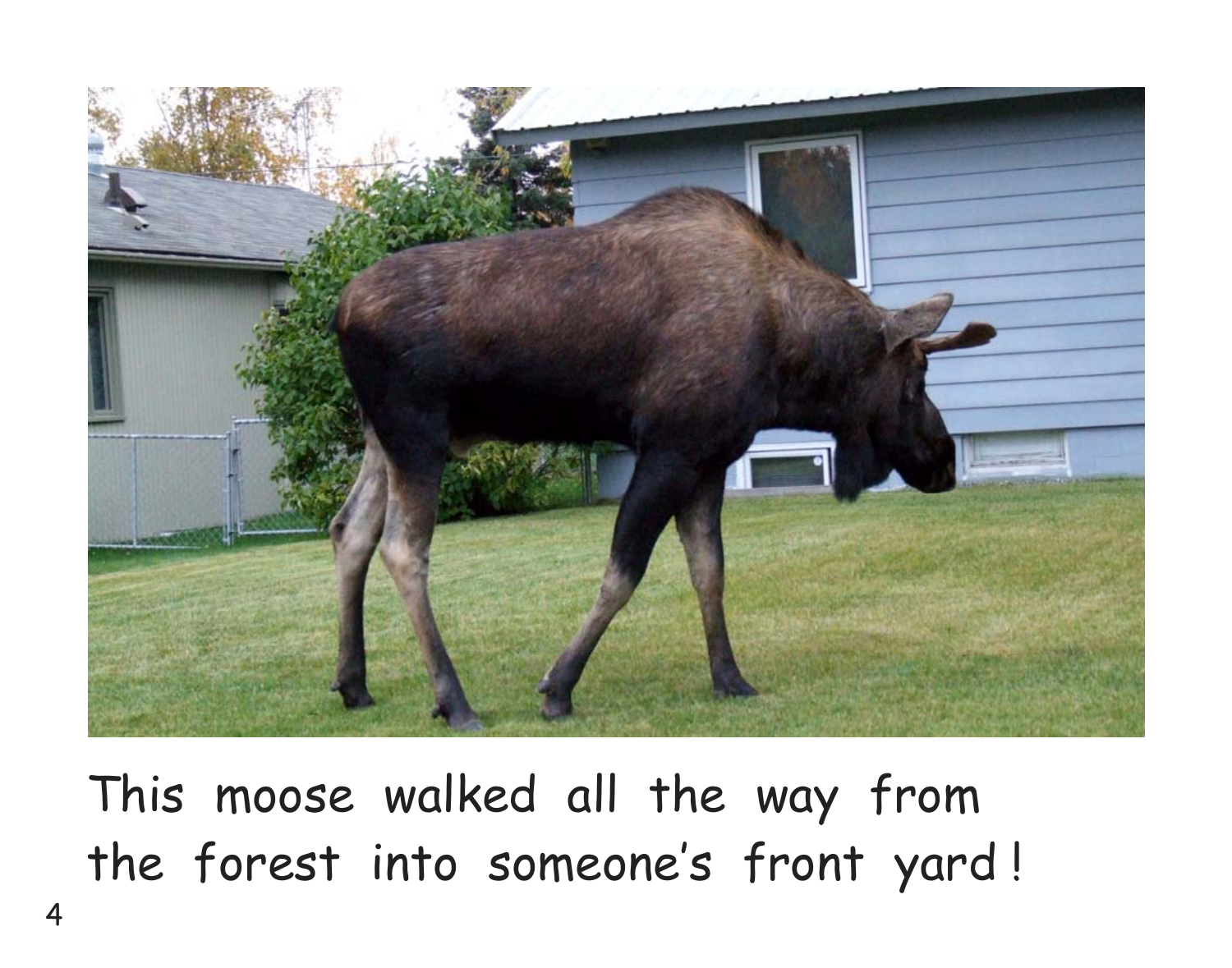

This swan is crossing the street to get back to the lake.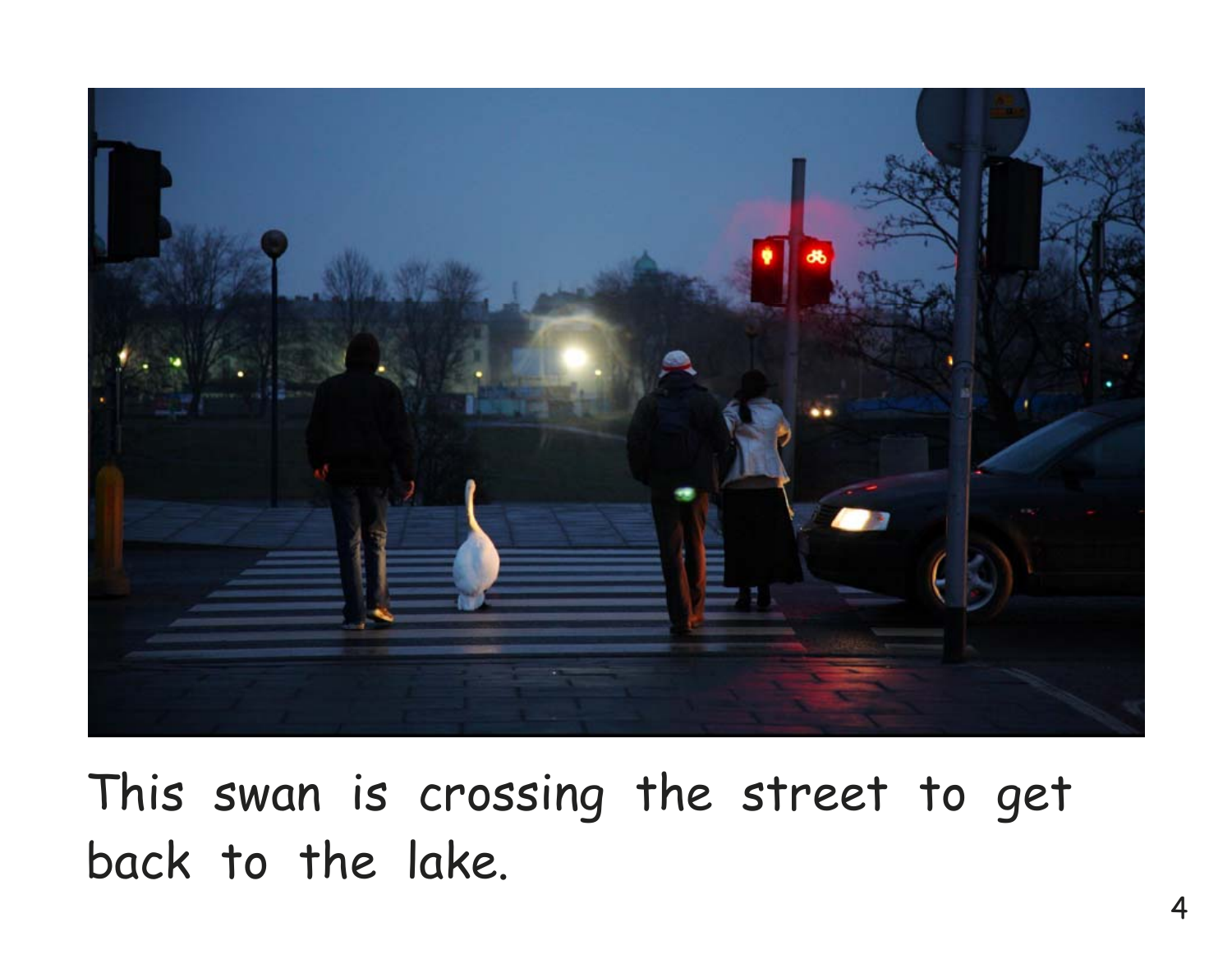

In some cities, horses help the police keep people safe.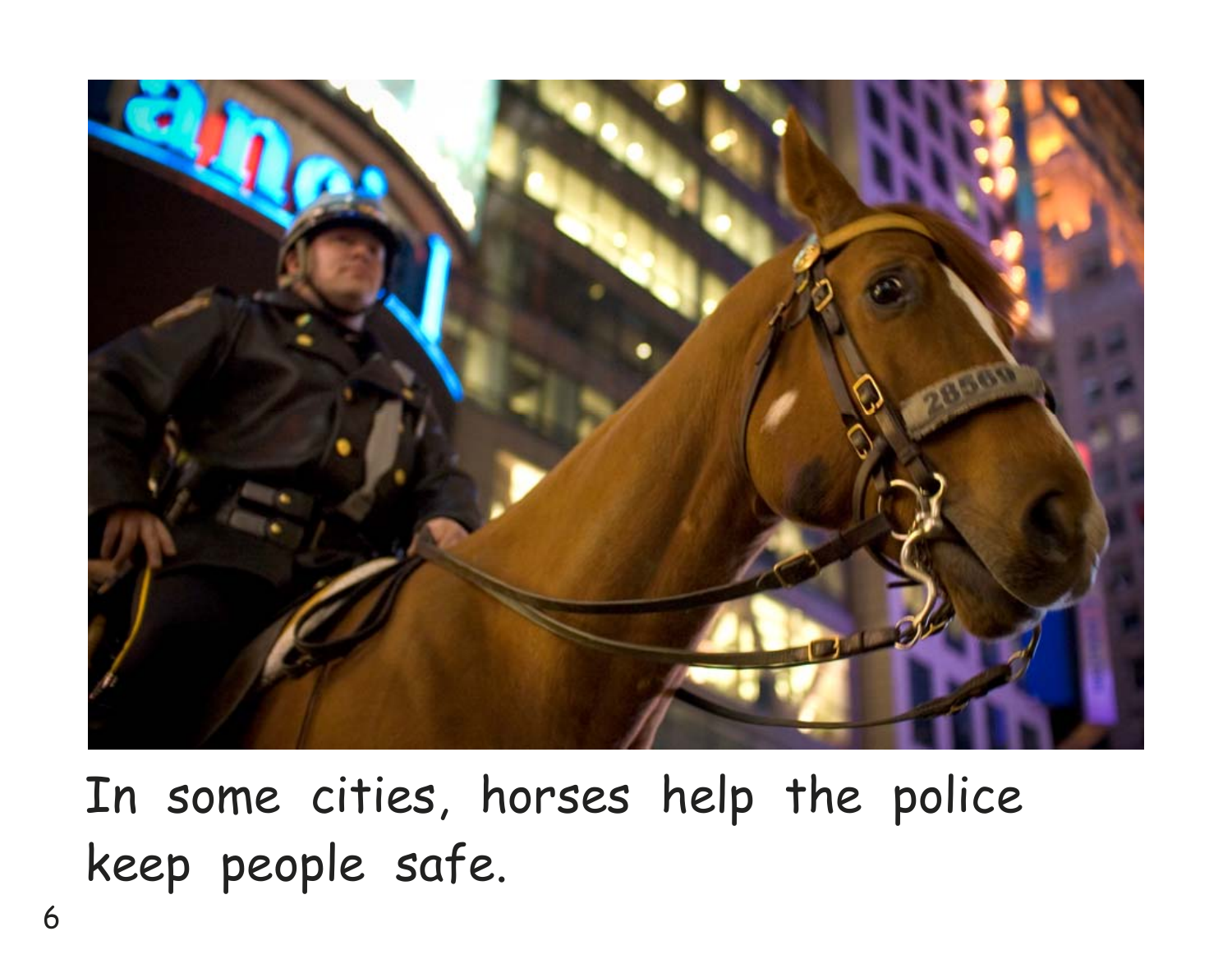

In other cities, elephants give people rides on the streets.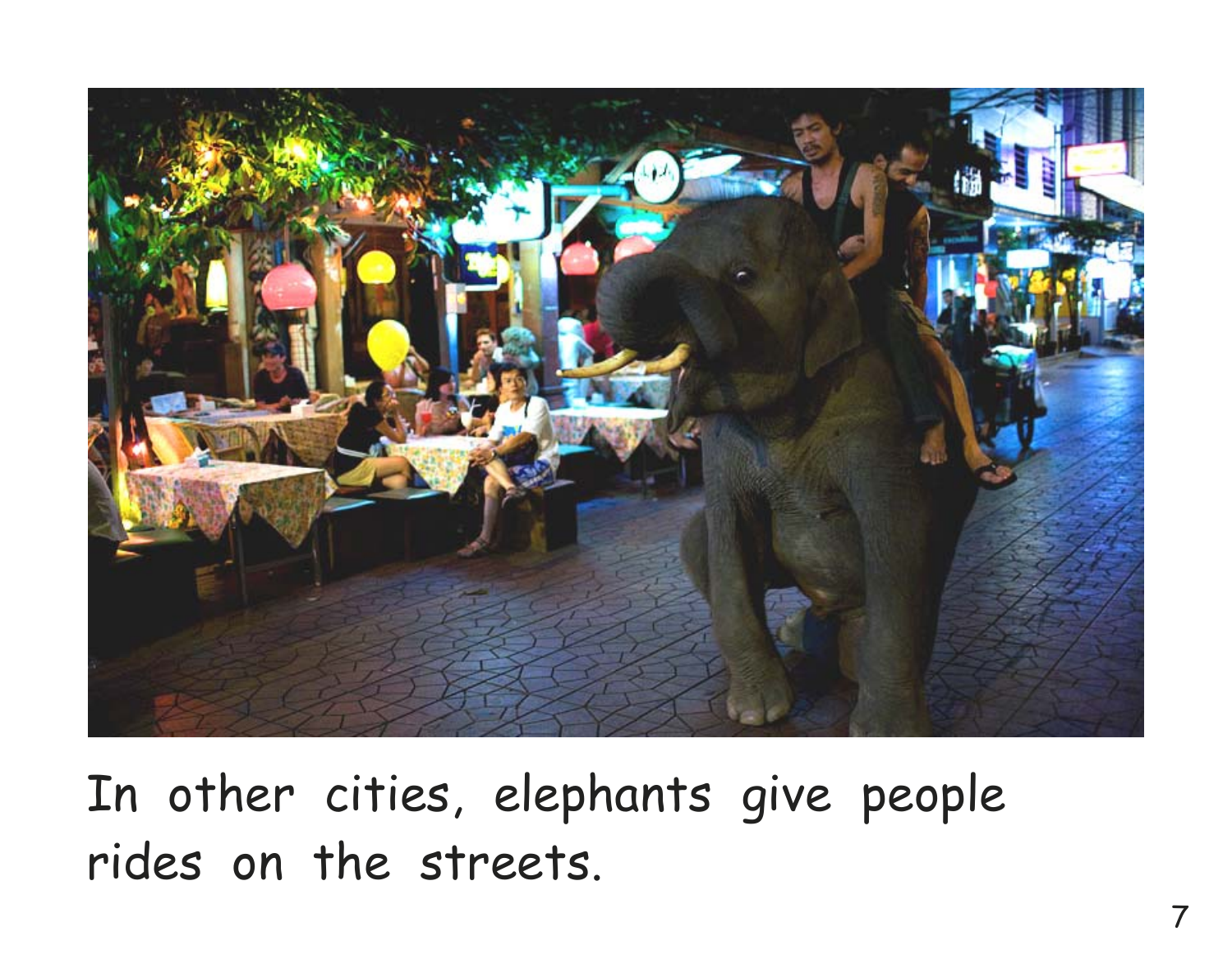

There are lots of animals in the city. What animal will you see next?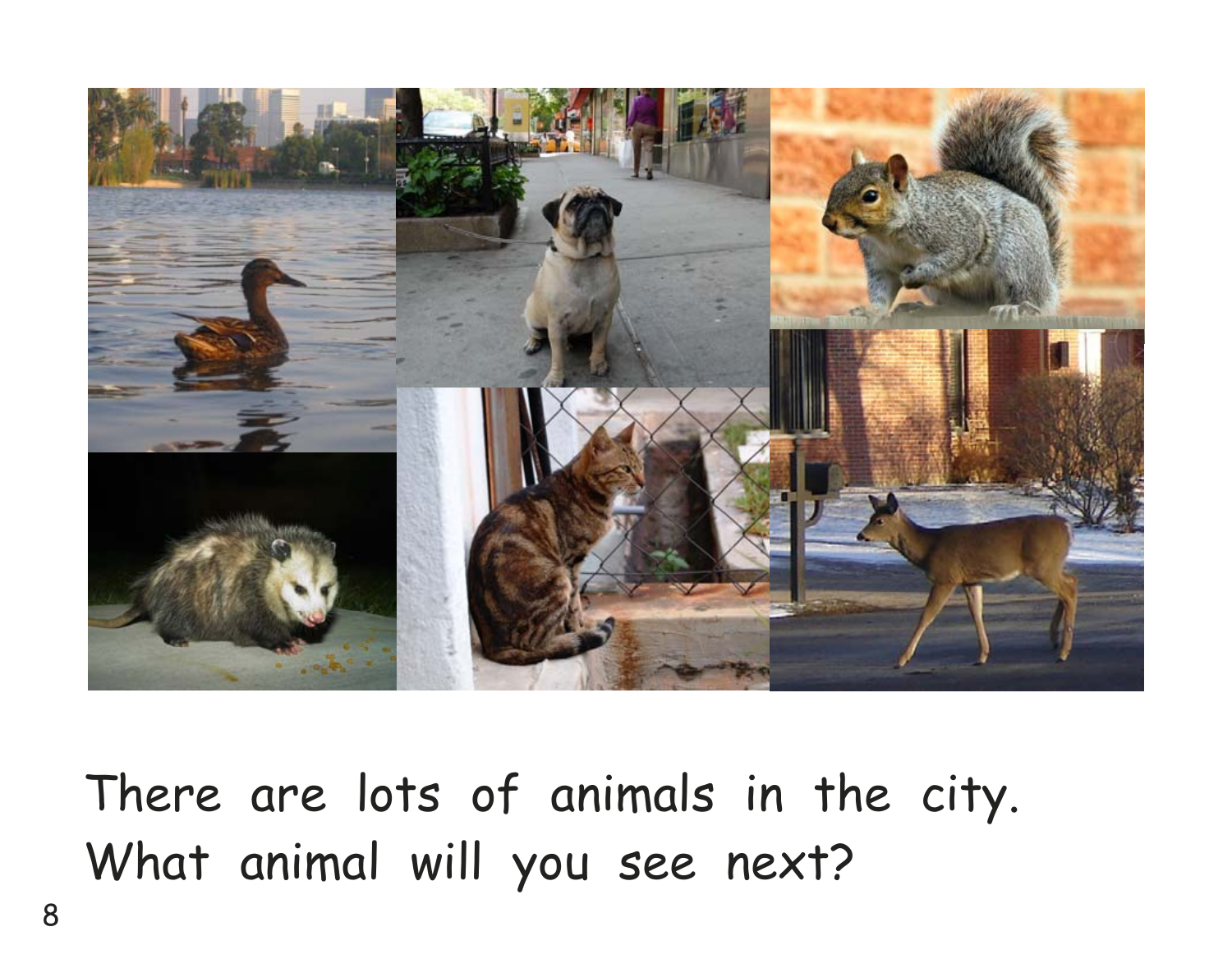The Mustard Seed Books project uses an open-source, Wikipedia-type strategy, leveraging public expertise to create and refine a set of high-quality books that support early reading development. All of the books and pictures are covered by the Creative Commons License (http://creativecommons.org/licenses/by-nc-sa/3.0/ ) and are free to print, distribute, and modify for personal or educational use. The books are available at www.mustardseedbooks.org. New titles appear on a regular basis. If you have any ideas for books or would like to leave us any feedback, contact rick@mustardseedbooks.org.

Photos for these books come primarily from Flickr (www.flickr.com) and the Morgue File (www.morguefile.com). Both sites are great resources for high-quality publicly accessible photos and for aspiring photographers looking to share their work. All photographs are covered by the Creative Commons License (http://creativecommons.org/licenses/by-nc-sa/3.0/ ).

**Text credits:** Elizabeth Kim

**Photo credits:** Cover: Fernando de Sousa; page 1: "quiver"; page 2: Sarah Cartwright; page 3: Kara Allyson; page 4: "bolandrotor"; page 5: Stewart Butterfield; page 6: Szymon Kochanski; page 7: "Travis S"; page 8: Victoria Bernal, Nick Grosoli, David Friel, Mary Osterburg, "xdianicx," Mary Ann Enriquez